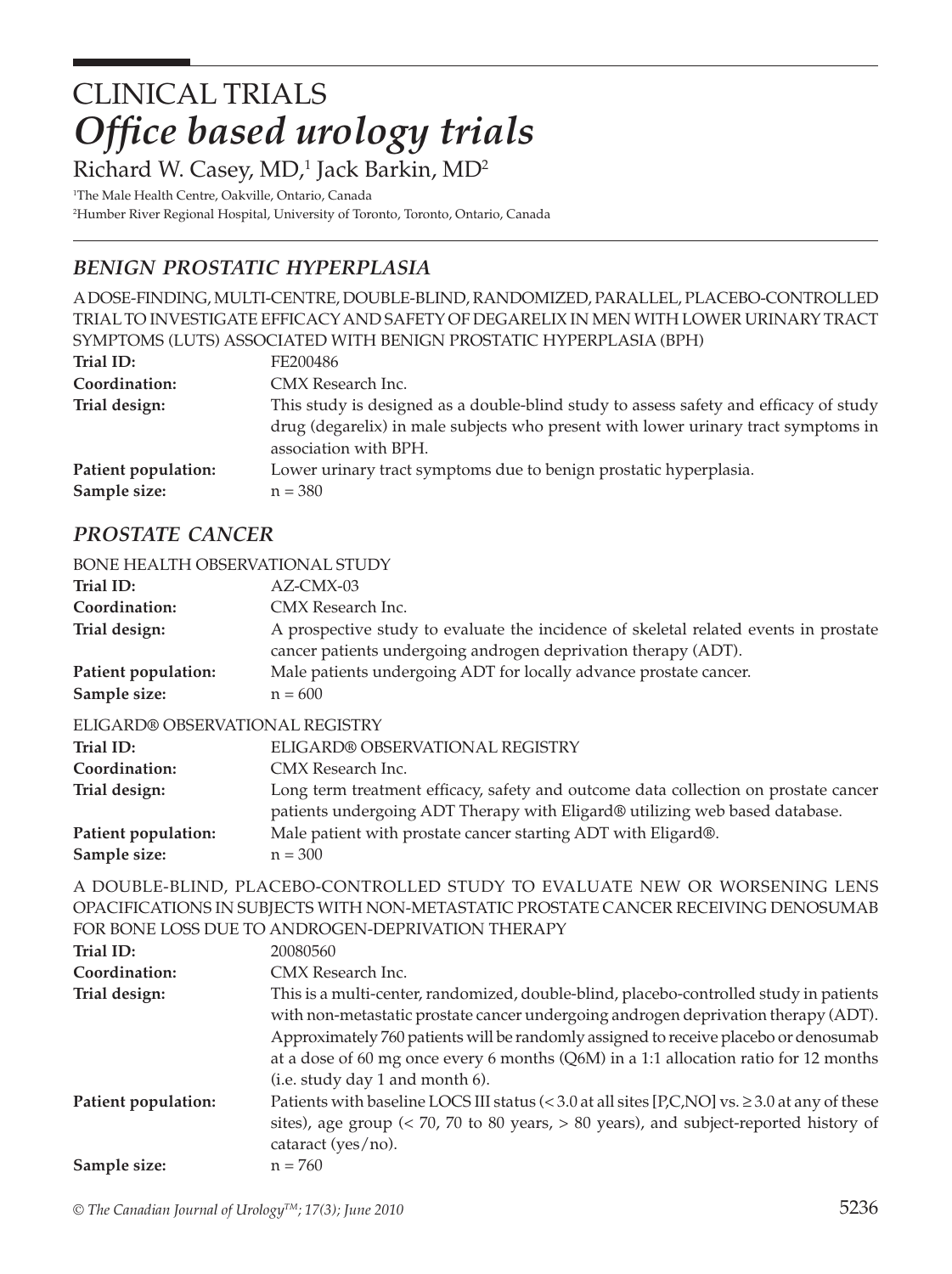| Conordination | CMY Research Inc.                                                                   |
|---------------|-------------------------------------------------------------------------------------|
| Trial ID:     | 200486 C <sub>35</sub>                                                              |
|               | IN PATIENTS WITH PROSTATE CANCER REQUIRING ANDROGEN DEPRIVATION THERAPY             |
|               | EFFICACY AND SAFETY OF DEGARELIX THREE-MONTH DOSING REGIMEN WITH GOSERELIN ACETATE  |
|               | AN OPEN-LABEL, MULTI-CENTRE, RANDOMIZED, PARALLEL-ARM ONE-YEAR TRIAL, COMPARING THE |

| Coordination:       | CMX Research Inc.                                                                         |
|---------------------|-------------------------------------------------------------------------------------------|
| Trial design:       | This is an open-label, multi-centre, randomized, parallel-arm trial with subcutaneous     |
|                     | (s.c.) injections of degarelix three-month depot or goserelin acetate three-month implant |
|                     | in patients with advanced prostate cancer.                                                |
| Patient population: | Male patients 18 years or older. Patients with histologically confirmed adenocarcinoma    |
|                     | of the prostate for which endocrine treatment is indicated.                               |
| Sample size:        | $n = 825$                                                                                 |

## *SEMEN, PMF AND POST-DRE URINE STUDY*

|                                              | THE IDENTIFICATION OF A DIAGNOSTIC BIOMARKER(S) IN MINIMALLY INVASIVELY COLLECTED                                                                                                                                                                                                                                                                                     |
|----------------------------------------------|-----------------------------------------------------------------------------------------------------------------------------------------------------------------------------------------------------------------------------------------------------------------------------------------------------------------------------------------------------------------------|
|                                              | SEMEN, PMF AND POST-DRE URINE FOR EARLY SCREENING OF PROSTATE                                                                                                                                                                                                                                                                                                         |
| Trial ID:                                    | $CUG-004v1$                                                                                                                                                                                                                                                                                                                                                           |
| Coordination:                                | CMX Research Inc.                                                                                                                                                                                                                                                                                                                                                     |
| Trial design:                                | This is an epidemiological study analyzing semen, PMF and post-DRE urine samples<br>to identify levels of a genetic biomarker for the purpose of screening and monitoring<br>prostate cancer. Study design is controlled using a test group of samples (diagnosis<br>of prostate malignancy) and a control group of samples (no diagnosis of prostate<br>malignancy). |
| Patient population:                          | Male patients under the age of 70.                                                                                                                                                                                                                                                                                                                                    |
| <b>Sample size &amp; endpoint:</b> $n = 100$ |                                                                                                                                                                                                                                                                                                                                                                       |

## *OVERACTIVE BLADDER*

|                                              | A MULTI-CENTER, DOUBLE-BLIND, RANDOMIZED, PLACEBO-CONTROLLED, PARALLEL GROUP STUDY                                                                                                                                                                                          |
|----------------------------------------------|-----------------------------------------------------------------------------------------------------------------------------------------------------------------------------------------------------------------------------------------------------------------------------|
|                                              | OF THE SAFETY AND EFFICACY OF A SINGLE TREATMENT OF BOTOX (BOTULINUM TOXIN TYPE A)                                                                                                                                                                                          |
| Trial ID:                                    | 191622-095                                                                                                                                                                                                                                                                  |
| Coordination:                                | CMX Research Inc.                                                                                                                                                                                                                                                           |
| Trial design:                                | A multi-center, double-blind, randomized, placebo-controlled, parallel-group study of the<br>safety and efficacy of a single treatment of Botox (Botulinum Toxin Type A). Purified<br>neurotoxin complex followed by a repeat treatment with BOTX as applicable in patients |
|                                              | with idiopathic overactive bladder.                                                                                                                                                                                                                                         |
| Patient population:                          | Patients with symptoms of iOAB with urinary urge incontinence for at least 6 months,<br>whose symptoms have not been adequately managed with anticholinergic therapy.                                                                                                       |
| <b>Sample size &amp; endpoint:</b> $n = 546$ |                                                                                                                                                                                                                                                                             |